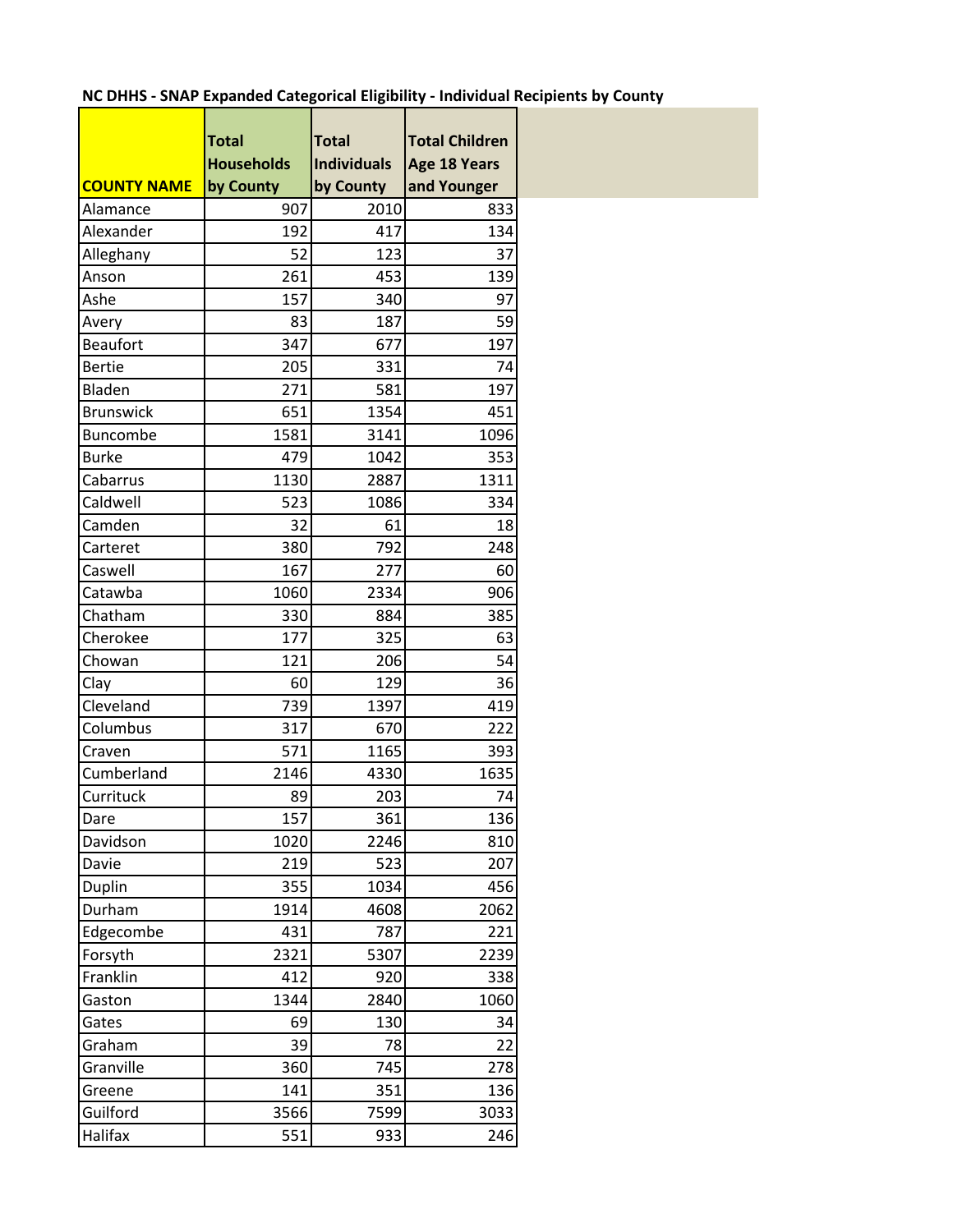| Harnett       | 710  | 1611  | 628  |
|---------------|------|-------|------|
| Haywood       | 370  | 750   | 238  |
| Henderson     | 570  | 1266  | 484  |
| Hertford      | 206  | 348   | 86   |
| Hoke          | 358  | 855   | 350  |
| Hyde          | 34   | 59    | 19   |
| Iredell       | 505  | 1187  | 471  |
| Jackson       | 200  | 406   | 126  |
| Johnston      | 1309 | 3097  | 1274 |
| Jones         | 99   | 191   | 51   |
| Lee           | 499  | 1233  | 502  |
| Lenoir        | 415  | 868   | 312  |
| Lincoln       | 383  | 800   | 280  |
| Macon         | 232  | 517   | 164  |
| Madison       | 114  | 227   | 68   |
| Martin        | 190  | 373   | 114  |
| McDowell      | 339  | 699   | 228  |
| Mecklenburg   | 6467 | 15674 | 7003 |
| Mitchell      | 95   | 177   | 33   |
| Montgomery    | 181  | 455   | 190  |
| Moore         | 375  | 831   | 299  |
| Nash          | 598  | 1280  | 505  |
| New Hanover   | 1278 | 2638  | 966  |
| Northampton   | 189  | 319   | 81   |
| Onslow        | 884  | 1906  | 697  |
| Orange        | 550  | 1207  | 482  |
| Pamlico       | 88   | 165   | 46   |
| Pasquotank    | 323  | 662   | 231  |
| Pender        | 332  | 746   | 259  |
| Perquimans    | 99   | 177   | 45   |
| Person        | 296  | 524   | 144  |
| Pitt          | 1235 | 2427  | 840  |
| Polk          | 97   | 196   | 53   |
| Randolph      | 876  | 2066  | 812  |
| Richmond      | 413  | 811   | 250  |
| Robeson       | 959  | 2144  | 771  |
| Rockingham    | 605  | 1153  | 346  |
| Rowan         | 851  | 1830  | 634  |
| Rutherford    | 437  | 840   | 241  |
| Sampson       | 524  | 1334  | 542  |
| Scotland      | 236  | 379   | 99   |
| Stanly        | 341  | 679   | 214  |
| <b>Stokes</b> | 210  | 405   | 114  |
| Surry         | 531  | 1135  | 363  |
| Swain         | 63   | 134   | 47   |
| Transylvania  | 182  | 357   | 111  |
| Tyrrell       | 33   | 63    | 20   |